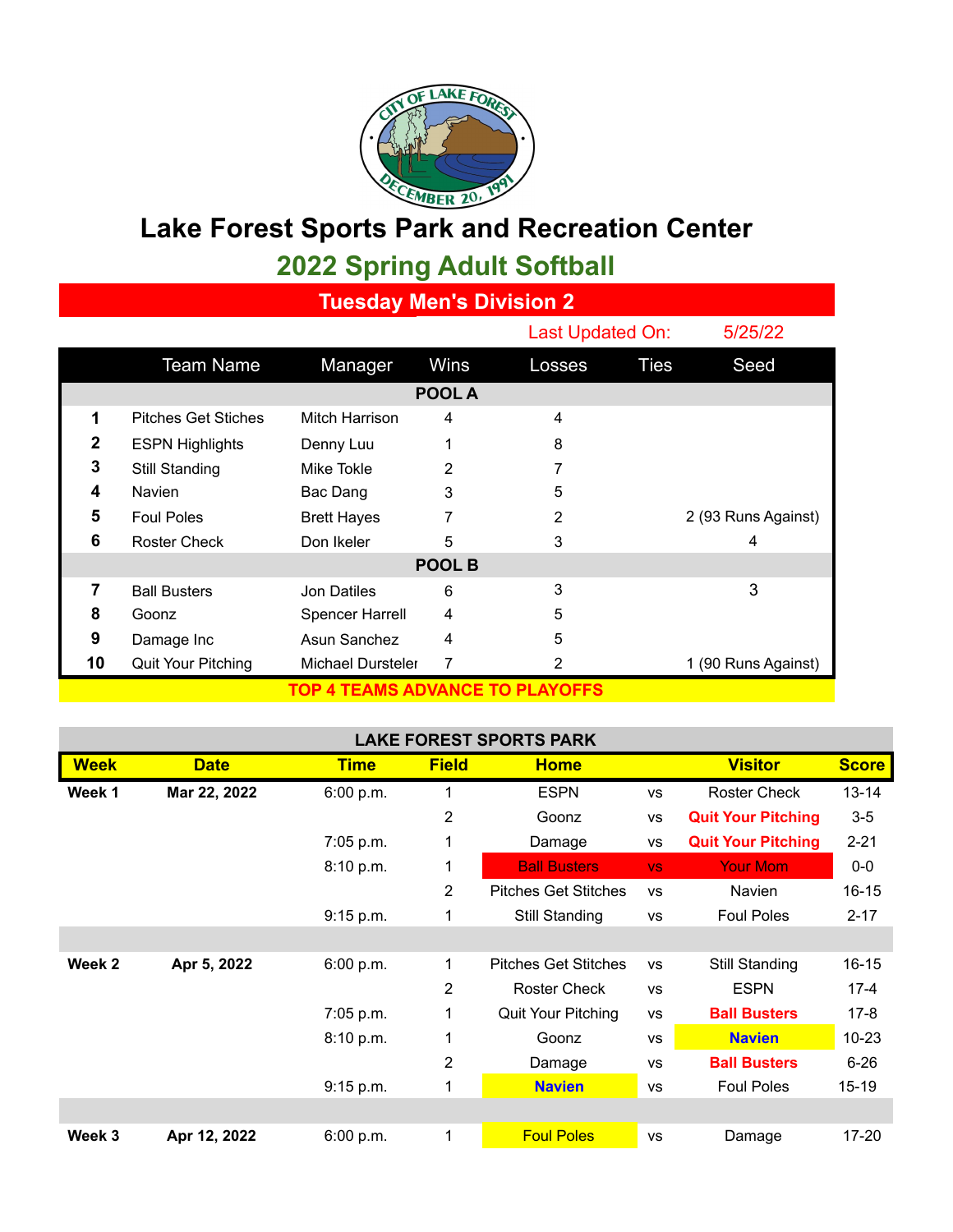|        |              |           | 2              | Goonz                            | <b>VS</b>                   | <b>Ball Busters</b>         | $4 - 19$  |  |  |  |  |
|--------|--------------|-----------|----------------|----------------------------------|-----------------------------|-----------------------------|-----------|--|--|--|--|
|        |              | 7:05 p.m. | 1              | <b>ESPN</b><br>VS                |                             | Still Standing              | 19-13     |  |  |  |  |
|        |              | 8:10 p.m. | 1              | <b>Roster Check</b><br><b>VS</b> |                             | <b>Pitches Get Stitches</b> | $16 - 13$ |  |  |  |  |
|        |              |           |                | Bye - Quit Your Pitching, Navien |                             |                             |           |  |  |  |  |
|        |              |           |                |                                  |                             |                             |           |  |  |  |  |
| Week 4 | Apr 19, 2022 | 6:00 p.m. | 1              | <b>Ball Busters</b>              | <b>VS</b>                   | Damage                      | $17 - 8$  |  |  |  |  |
|        |              |           | 2              | <b>Quit Your Pitches</b>         | <b>VS</b>                   | Goonz                       | $12 - 11$ |  |  |  |  |
|        |              | 7:05 p.m. | 1              | <b>Foul Poles</b>                | VS                          | <b>ESPN</b>                 | $18-3$    |  |  |  |  |
|        |              | 8:10 p.m. | 1              | Still Standing                   | <b>VS</b>                   | <b>Pitches Get Stitches</b> | $4 - 28$  |  |  |  |  |
|        |              |           | 2              | <b>Roster Check</b>              | VS                          | Navien                      | $23 - 14$ |  |  |  |  |
|        |              |           |                |                                  |                             |                             |           |  |  |  |  |
| Week 5 | Apr 26, 2022 | 6:00 p.m. | 1              | <b>Foul Poles</b>                | Still Standing<br><b>VS</b> |                             | $22 - 10$ |  |  |  |  |
|        |              |           | $\overline{2}$ | <b>Pitches Get Stitches</b>      | <b>VS</b>                   | <b>ESPN</b>                 | $15 - 4$  |  |  |  |  |
|        |              | 7:05 p.m. | 1              | <b>Ball Busters</b>              | VS                          | <b>Quit Your Pitching</b>   | $16 - 15$ |  |  |  |  |
|        |              | 8:10 p.m. | 1              | Navien                           | <b>VS</b>                   | <b>Roster Check</b>         | $13 - 19$ |  |  |  |  |
|        |              |           | 2              | Damage                           | VS                          | Goonz                       | $21 - 14$ |  |  |  |  |
|        |              |           |                |                                  |                             |                             |           |  |  |  |  |
| Week 6 | May 3, 2022  | 6:00 p.m. | 1              | Quit Your Pitching               | <b>VS</b>                   | Damage                      | $22-9$    |  |  |  |  |
|        |              | 7:05 p.m. | 1              | Goonz                            | VS                          | <b>Ball Busters</b>         | $17 - 19$ |  |  |  |  |
|        |              | 8:10 p.m. | 1              | Still Standing                   | VS                          | Navien                      | $13 - 14$ |  |  |  |  |
|        |              | 9:15 p.m. | 1              | <b>Foul Poles</b>                | <b>VS</b>                   | <b>Roster Check</b>         | $12 - 4$  |  |  |  |  |
|        |              |           |                | Bye - Pitches Get Stitches/ESPN  |                             |                             |           |  |  |  |  |
|        |              |           |                |                                  |                             |                             |           |  |  |  |  |
| Week 7 | May 10, 2022 | 6:00 p.m. | 1              | Navien                           | <b>VS</b>                   | <b>ESPN</b>                 | $28 - 11$ |  |  |  |  |
|        |              | 7:05 p.m. | 1              | <b>Foul Poles</b>                | VS                          | <b>Pitches Get Stitches</b> | $15 - 12$ |  |  |  |  |
|        |              | 8:10 p.m. | 1              | <b>Still Standing</b>            | VS                          | Goonz                       | $14 - 15$ |  |  |  |  |
|        |              | 9:15 p.m. | 1              | <b>Ball Busters</b>              | <b>VS</b>                   | Quit Your Pitching          | $12 - 14$ |  |  |  |  |
|        |              |           |                | Bye - Roster Check/Damage        |                             |                             |           |  |  |  |  |
|        |              |           |                |                                  |                             |                             |           |  |  |  |  |
| Week 8 | May 17, 2022 | 6:00 p.m. | 1              | <b>Ball Busters</b>              | <b>VS</b>                   | Goonz                       | $16 - 15$ |  |  |  |  |
|        |              |           | 2              | Damage                           | <b>VS</b>                   | <b>Quit Your Pitching</b>   | 19-21     |  |  |  |  |
|        |              | 7:05 p.m. | 1              | <b>ESPN</b>                      | VS                          | <b>Foul Poles</b>           | $11 - 19$ |  |  |  |  |
|        |              | 8:10 p.m. | 1              | Navien                           | <b>VS</b>                   | <b>Pitches Get Stitches</b> | $16 - 15$ |  |  |  |  |
|        |              | 9:15 p.m. | 1              | Roster Check                     | VS                          | Still Standing              | $6 - 11$  |  |  |  |  |
|        |              |           |                |                                  |                             |                             |           |  |  |  |  |
| Week 9 | May 24, 2022 | 6:00 p.m. | 3              | Lucky Ones                       | <b>VS</b>                   | <b>Forest Fire</b>          | $15 - 14$ |  |  |  |  |
|        |              | 7:05 p.m. | 3              | <b>PLP</b>                       | <b>VS</b>                   | Dirtbags                    | $19-9$    |  |  |  |  |
|        |              | 8:10 p.m. | 3              | <b>Top Shockers</b>              | <b>VS</b>                   | New Era                     | 19-19     |  |  |  |  |
|        |              | 9:15 p.m. | 3              | <b>Runner Blue</b>               | <b>VS</b>                   | Swingers & Dingers          | $7 - 14$  |  |  |  |  |
|        |              | 6:00 p.m. | 2              | Goonz                            | <b>VS</b>                   | Still Standing              | $10 - 9$  |  |  |  |  |
|        |              | 7:05 p.m. | 2              | <b>Pitches Get Stitches</b>      | <b>VS</b>                   | <b>Quit Your Pitching</b>   | $10 - 18$ |  |  |  |  |
|        |              | 8:10 p.m. | $\overline{c}$ | <b>Ball Busters</b>              | <b>VS</b>                   | <b>Roster Check</b>         | $20 - 15$ |  |  |  |  |
|        |              | 9:15 p.m. | 2              | <b>Bros</b>                      | <b>VS</b>                   | Caught Looking              | $20 - 20$ |  |  |  |  |